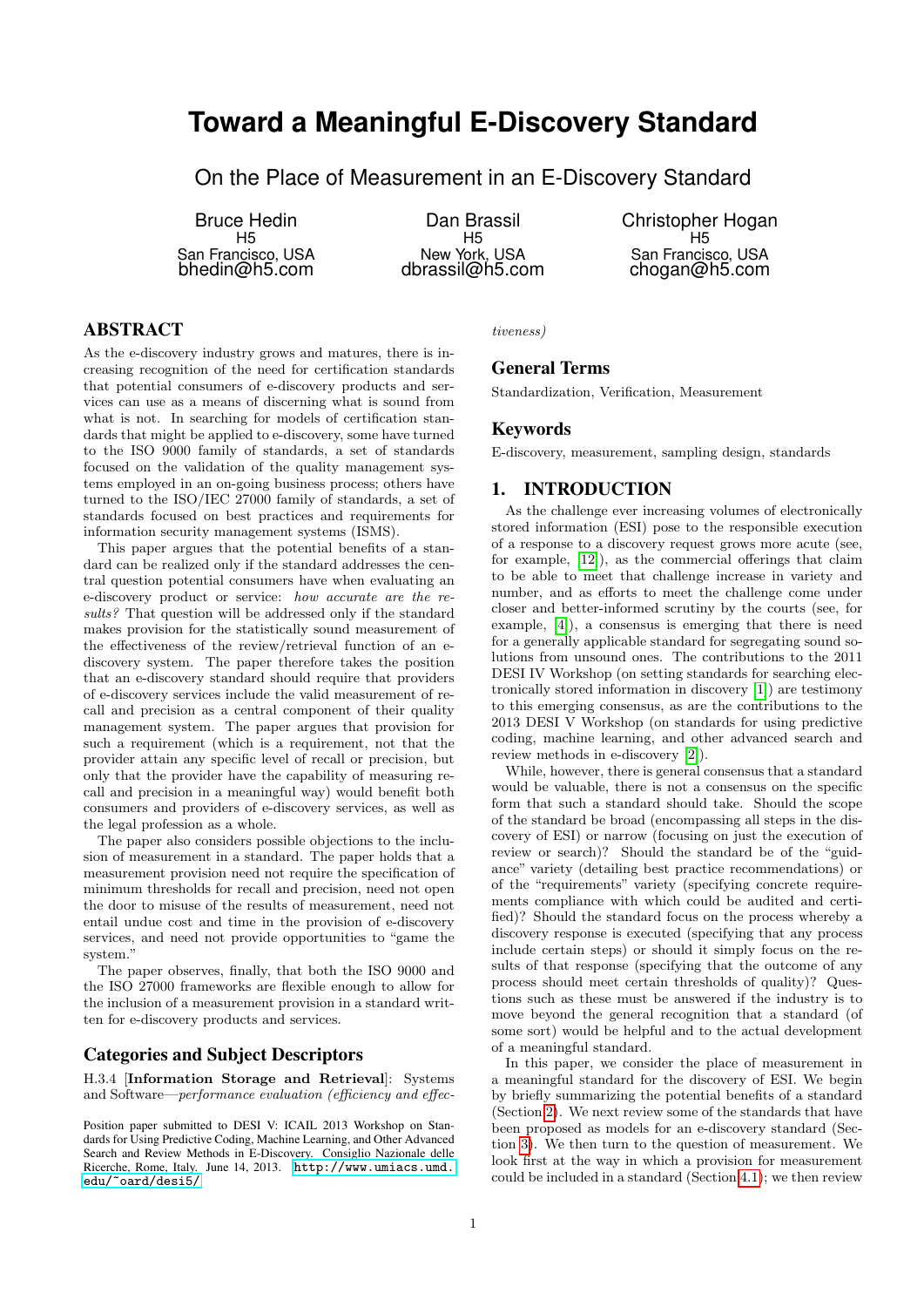some of the benefits that would be gained by including such a provision (Section [4.2\)](#page-2-1) and consider possible objections to the inclusion of measurement in a standard (Section [4.3\)](#page-3-0). Finally, we show that any of the standard frameworks that have been proposed would be flexible enough to allow the incorporation of measurement as an element (Section [4.4\)](#page-6-4).

# <span id="page-1-0"></span>2. THE NEED FOR STANDARDS

The rapid growth in the volumes of ESI held by parties involved in litigation has resulted in demands being placed on parties served with discovery requests that exceed the capabilities of the traditional approach to identifying material responsive to a request (traditional linear manual review). Fortunately, concomitant with the rapid growth in ESI has been the development of information retrieval tools and methods that hold promise as being capable of meeting even very steep discovery demands; see, for example, the results of the series of evaluations conducted in the TREC Legal Track [\[3\]](#page-6-5) [\[11\]](#page-6-6). Unfortunately, however, fully understanding and evaluating these tools and methods can require kinds of expertise (computer science, linguistics, statistics, and so on) well outside the legal expertise expected of most attorneys, and so, not surprisingly, the legal profession has been somewhat hesitant to adopt what it does not fully understand. This is where standards come in.

For potential consumers of e-discovery products and services, a standard would provide relief from having to acquire the information-retrieval expertise required to conduct a thorough evaluation of the offerings; the consumer would need to know simply whether or not the offering met the standard.

For providers of e-discovery products and services, a standard would dispel some of the fog that envelopes the requirements for adoption and allow them to frame their discussions of their offerings around open and mutually understood criteria.

For the bench, a standard would provide relief from the need "to go where angels fear to tread" [\[5\]](#page-6-7) in opining on the adequacy of a responding party's chosen review methodology; an objective standard would be available to help make that determination.

For the legal profession as a whole, a standard, by clearly marking out a path to the defensible use of new technologies and methods, would facilitate adoption of e-discovery products and services and accelerate the development of still more effective ones.

It is with benefits such as these in mind that many in the legal profession and in the e-discovery industry have come to see the development of a transparent e-discovery standard as a matter of importance and urgency.

# <span id="page-1-1"></span>3. PROPOSED MODELS

If there is a consensus that an e-discovery standard would be a good thing, the next question is that of the form that such a standard should take. As a first step in answering this question, some have looked to already existing standards as models for what might be articulated for e-discovery. Two such models are the ISO 9000 family of standards and the ISO/IEC 27000 family of standards.

## 3.1 The ISO 9000 family of standards

The ISO 9000 family of standards [\[6\]](#page-6-8) received much attention at the 2011 DESI IV workshop; a helpful discussion of the applicability of this standard to e-discovery processes is provided by Knox and Dawson's submission to DESI IV [\[10\]](#page-6-9).

The ISO 9000 family of standards covers requirements and

best practices for the quality management systems that companies employ to ensure that their products and services meet the expectations of their customers. The most generally applicable standard in the family is ISO 9001. This standard is a "requirements" standard, meaning that it specifies principles that a quality management system should adhere to, provides for both internal and independent audits of adherence, and allows for public certification of compliance for those quality management systems found to adhere to the standard's criteria.

Examples of the quality management principles specified by the standard are: (i) a process focus (i.e., taking an endto-end view of all resources that contribute to the delivery of a product or service and seeing that those resources are integrated into an efficient and coherent process); (ii) fact-based decision making (i.e., basing management decisions on the results of data collection and analysis); and (iii) continual improvement (i.e., continually striving to make measurable improvements in performance) [\[7\]](#page-6-10).

The standard provides for both internal and independent audits of compliance; when the latter are conducted by an appropriate certification body, the audit can lead to a public certificate of compliance with the standard. Importantly, the standard specifies that the audits not be of the "oneand-done" sort; fresh audits must be carried out on a regular basis in order to ensure on-going compliance.

In application, either the generic ISO 9001 standard may be used or an industry may choose to develop and use an industry-specific version of the standard, one tailored to the specific conditions and objectives of the industry in question.

#### 3.2 The ISO/IEC 27000 family of standards

Others have looked to another set of standards, the ISO/IEC 27000 family, as the appropriate home for an e-discovery standard; a helpful overview of these efforts is provided in a recent article by Steven Teppler, co-chair of the E-Discovery and Digital Evidence Committee of the ABA's Science and Technology Law Section [\[14\]](#page-6-11).

The ISO/IEC 27000 family of standards, the joint work of the ISO and the International Electrotechnical Commission (IEC), is a set of standards that focus on information security management systems (ISMS); the general objective of the standards is to assist organizations in the development and operation of an ISMS [\[8\]](#page-6-12). In April of 2013, a subcommittee (SC 27) of the joint technical committee (JTC 1) that is the forum for collaboration between the ISO and IEC gave approval to the drafting of a standard focused specifically on e-discovery processes; the standard is to be called "ISO/IEC 27050, Information Technology – Security Techniques – Electronic Discovery."

While the specifics of ISO/IEC 27050 remain to be seen (a working draft is to be completed in July of 2013), two general features of what is planned are apparent. First, at least initially, the standard will be of the "guidance" sort rather than of the requirements sort. This means that the objective of the standard will be to normalize terminology around e-discovery processes and to provide models for the implementation and operation of those processes; the objective will not be to specify requirements compliance with which would be auditable and certifiable. It is envisioned, however, that the standard would evolve over time and it is not impossible that requirements could be specified in a future standard. Second, the standard will likely be broad in scope, covering a wide range of activities related to the discovery of ESI, from identification and collection through to production.

We believe that both the ISO 9000 and the ISO/IEC 27000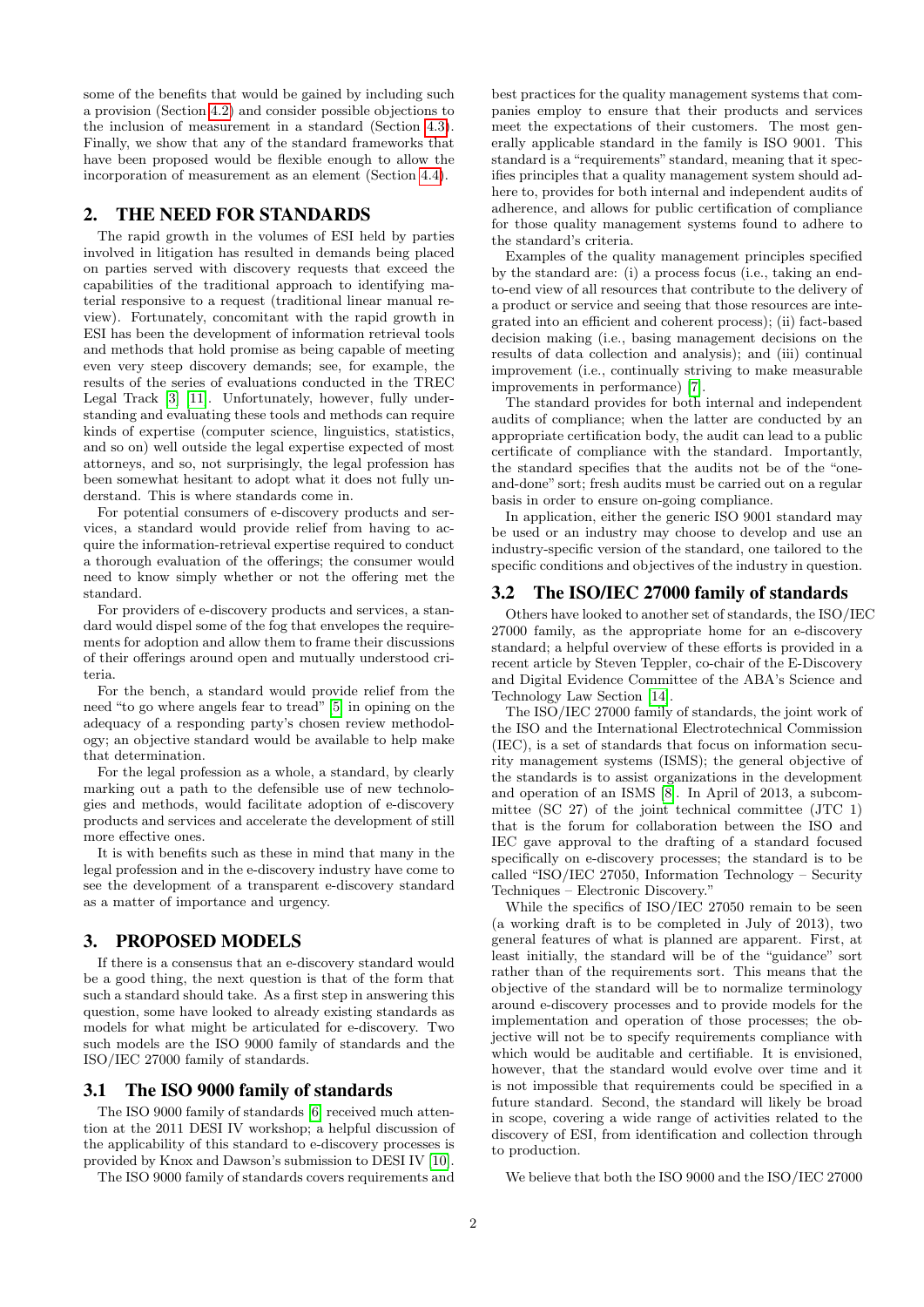frameworks are flexible enough to be the basis for a meaningful e-discovery standard. We also believe, however, that regardless of which framework is taken as the model, an ediscovery standard must, if it is to be meaningful, include certain elements. Chief among these elements is provision for the measurement of accuracy; to this element we turn for the remainder of this paper.

# 4. THE PLACE OF MEASUREMENT

We begin our discussion of measurement by considering how an e-discovery standard might provide for the measurement of accuracy (Section [4.1\)](#page-2-0). We then review the advantages of including the measurement of effectiveness in a standard (Section [4.2\)](#page-2-1). We next discuss possible objections to including such measurement in a standard (Section [4.3\)](#page-3-0). Lastly, we consider the incorporation of a measurement provision into a standard of either the ISO 9000 or ISO/IEC 27000 sort (Section [4.4\)](#page-6-4).

### <span id="page-2-0"></span>4.1 Including measurement in a standard

Earlier (Section [2\)](#page-1-0) we noted some of the benefits an ediscovery standard could bring. These benefits can be realized, however, only if the standard addresses the central question potential users have when evaluating an e-discovery product or service: how accurate are the results? And that question will be addressed only if the standard makes provision for the statistically sound measurement of the effectiveness of the review/retrieval function of an e-discovery system.<sup>[1](#page-2-2)</sup>

More specifically, the user of an e-discovery product or service will have two basic questions, both of which have to do with the output of the system and not with the process whereby the system arrives at that output. First, out of all that the system was asked to find, how much did it actually find? Second, out of all that the system identified as relevant, how much was actually relevant? The former question is answered, quantitatively, by the information retrieval metric known as recall; the latter question is answered by the metric known as precision. We believe that an ediscovery standard will be meaningful only if it provides that statistically-sound estimation of recall and precision be a required element of the quality management system employed in an e-discovery system.

The standard should provide for the measurement of recall and precision in two ways: first, in the requirements specified for an e-discovery system and, second, in the protocol specified for the execution of system audits.

With regard to the requirements, the standard should specify that an e-discovery system must include documentation of the protocol whereby it measures the recall and precision achieved by its review/retrieval function on any given project. The standard need not specify the precise form that such a measurement protocol should take. Indeed, given that there is more than one way to estimate

recall and precision, and given that the most efficient and appropriate way may vary with circumstance (e.g., on a single batch production vs. on rolling productions vs. on streaming preservation efforts), the standard should allow providers flexibility on this point. The standard should require, however, that the protocol be documented in sufficient detail and with sufficient transparency that an expert reviewing the documentation could reach reasonable conclusions as to whether or not the protocol would be likely to yield valid estimates.

With regard to audits, the standard should require that evaluation of the effectiveness of a system's measurement protocol be an element of any audit. Such an evaluation would involve the execution of an independent sampling and measurement protocol either on an already-completed project or, if that were not possible due to confidentiality considerations, on the results of a test exercise carried out on an evaluation data set provided by the certification body. The results of the auditor's independent measurement exercise would then be compared with the results that the provider had obtained, using its internal measurement protocol, on the same project. If the results (i.e., estimates of recall and precision) were similar, the provider's protocol would be validated. If the results were materially dissimilar, further scrutiny of the provider's measurement protocol would be triggered.

# <span id="page-2-1"></span>4.2 The benefits of measurement

By requiring that an e-discovery process include the sound measurement of recall and precision as a central component of its quality management system, an e-discovery standard would bring benefits to users of e-discovery systems, to providers of those systems, to the bench, and to the legal profession as a whole.

### *4.2.1 For consumers*

For users of e-discovery products and services, the inclusion of a provision for the measurement of accuracy would provide greater certainty both when evaluating potential providers and when actually employing a chosen system.

The potential buyer, when evaluating candidate providers, could expect that any certified candidate could provide concrete data on levels of accuracy achieved on prior projects (and that information could be provided without disclosing any confidential information on the specifics of the example projects). The transparency this would impart to the buying process would help to align consumers' requirements and expectations with providers' actual capabilities.

The user of a system would have the assurance that any certified system had the capability of providing direct quantitative answers to the key questions they are likely to have about the accuracy of the review or retrieval effort (of all that was sought, how much was actually found; of all that was found, how much was what was actually sought). The consumer would know that that capability could be drawn upon both in the internal decision making process leading up to a production and, in the event of a challenge, in defending the adequacy of a production.

### *4.2.2 For producers*

For providers of e-discovery products and services, the inclusion of a measurement requirement in a standard would require that they do no more than what they already should be doing. The accurate estimation of recall and precision is an essential element both of an iterative retrieval process and of a meaningful protocol for validating final results; to require that a provider of e-discovery services include accuracy

<span id="page-2-2"></span><sup>&</sup>lt;sup>1</sup>Note that, for purposes of this discussion, the potential "user" of an e-discovery system could be either (i) a corporate entity or government agency that is party to a lawsuit or investigation or (ii) a law firm representing a party to a lawsuit or investigation. The "provider" of an e-discovery system could be either (i) a vendor of e-discovery tools, (ii) a vendor of e-discovery services, or (iii) a law firm that, supported by a vendor of e-discovery tools or services, provides e-discovery services to clients. (A law firm, it should be noted, could, depending on circumstances, be in either the user or the provider role.) Any provider, whether a law firm, a vendor of tools, or a vendor of services, that wished to be certified to an e-discovery standard would be subject to the requirements we are proposing in this section.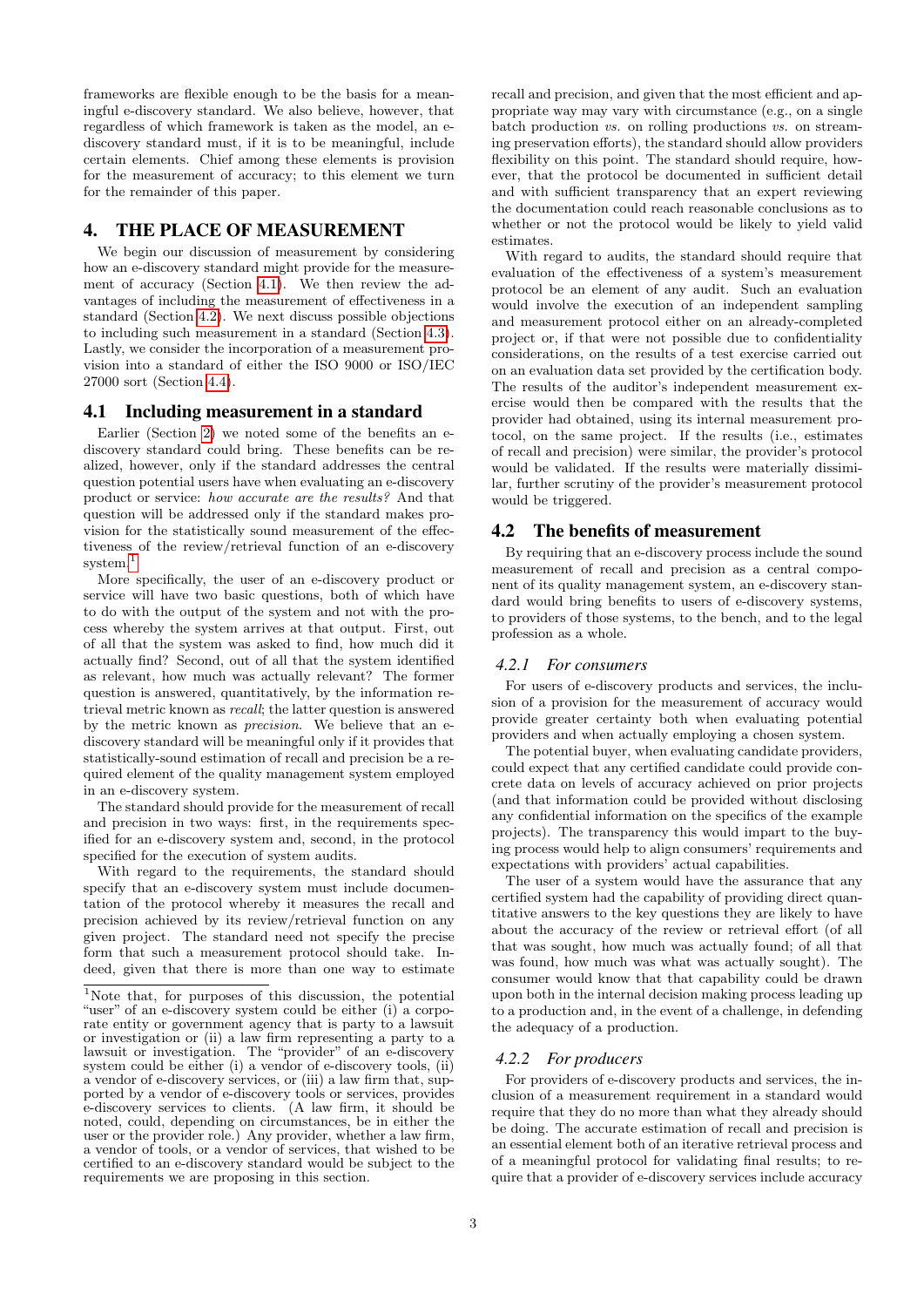measurement as a component of its quality management system is nothing more than to require that the provider acquire an essential tool of the trade.

Providers would also benefit from the fact that the inclusion of such a requirement in a standard would provide common reference points for discussions of accuracy with potential clients; by adding concrete definition and clarity to such discussions, the standard will enable certified providers to answer more easily the questions about quality that buyers of new technologies will inevitably have.

#### *4.2.3 For the bench*

For the bench, the inclusion of a measurement provision in a standard would, by allowing a shift of attention from process to results, simplify the resolution of discovery disputes.

The expectation that a certified provider would have the capability of obtaining valid estimates of recall and precision would relieve judges from the need, when addressing a discovery dispute, to delve into the details of process. The specifics of a retrieval process will vary considerably from provider to provider and are likely to evolve over time as new tools and methods are developed; efforts to get parties to agree on these specifics are likely to end in frustration. The expectation that sound measures of effectiveness will be available, however, makes agreement on process unnecessary. Attention can focus instead on the results of the retrieval effort and on the more straightforward question of whether the estimates of the recall and precision attained by the effort are evidence that the production in question is reasonably accurate and complete.

#### *4.2.4 For the legal profession as a whole*

For the legal profession and the e-discovery industry, the inclusion of a measurement provision in a standard would: (i) bring questions of accuracy into the open; (ii) foster a common terminology for discussing such questions; (iii) foster realistic expectations as to levels of recall and precision that can and should be achieved; and (iv) ensure that the ediscovery standard would have a substantive impact on the quality of e-discovery products and services.

#### <span id="page-3-0"></span>4.3 Possible objections

While the potential benefits of including a measurement provision in a an e-discovery standard are fairly clear, there are also reasons some might object to such a provision. In this section, we consider possible objections.

#### *4.3.1 No consensus on a number*

Some might object to a provision for the measurement of recall and precision on the grounds that there is as yet no consensus on the minimum levels of recall and precision that are required for a document production to be acceptable. "Should recall be at least 70%?" "How about 72%?" "Why not 75%?" Given the absence of a consensus, and thus the absence of an agreed-upon quantitative definition of what does and does not count as "accurate," some might argue that providing for the measurement of accuracy is out of place in a standard.

Note, however, that the requirement that we are proposing is a requirement, not for a number, but for a capability. That is to say, the requirement does not specify that an ediscovery process must meet some minimum level of recall and precision. What the requirement specifies is only that the process include the capability of estimating recall and precision as a component of its quality management system; that is a capability that any review or retrieval process must

have if it is to enable any claims about the quality of its results.

The requirement is thus not that minimum levels of recall and precision be met; the requirement is simply that estimates of recall and precision be available. It remains up to practitioners, taking into account the specific goals and circumstances of the retrieval effort, and taking into account non-statistical data as well, to decide what levels are required to have confidence in the results of a review or retrieval effort.

We note, moreover, that, while a consensus on minimum levels of recall and precision is currently lacking, and while such a consensus is certainly not attainable for all circumstances, greater transparency as to the levels both that can realistically be achieved and that can efficiently be demonstrated may foster greater consensus about what those levels should be, at least in the most typical cases. In that regard, including a measurement provision in a standard may actually help the development of consensus.

#### *4.3.2 The glass is 20% empty*

Some might object to a measurement provision on the grounds that, in an adversarial system, quantitative measures will only provide fodder for distracting and unproductive argument. Given a recall estimate of 80%, for example, opposing counsel may try to focus all attention on the 20% that has not been retrieved; or opposing counsel may use the absence of a well-defined minimum threshold to demand that the producing party continue to work to increase recall to higher and higher levels.

We note, however, that there are reasonable and empirically well-grounded responses to such objections. To the "glass is 20% empty" argument, for example, one might respond by drawing the distinction between document recall and information recall. Our recall measures are almost always of the former variety; i.e., we measure the proportion of relevant documents retrieved out of all relevant documents that reside in a population. Once, however, a reasonably high level of document recall has been achieved (e.g.,  $80\%$ ), we typically find that, when additional relevant documents are found, those new documents in fact add no new information; that is to say, the information in the unretrieved 20% of relevant documents is almost entirely redundant to information in the already-retrieved 80% of relevant documents. When, therefore, one has achieved 80% document recall, one will have typically achieved a much higher level of information recall. Put in terms of information, then, the glass is not in fact 20% empty; it is in fact almost entirely full.

To a demand for ever-higher levels of recall ("If you have achieved 80% recall, why not make the additional effort to get to 81%?" and "If you have achieved 81% recall, why not make the additional effort to get to 82%?" and so on), one might respond by pointing to the fact of diminishing returns. Given the composition of most document collections and given the nature of most topics pertinent to those collections, it is typically the case that, as more relevant documents have been retrieved, the cost of finding additional relevant documents increases; indeed, it could well be as costly, in terms of time and resources, to go from 80% to 85% recall as it was to go from 0% to 80% recall. Each percentage of recall, therefore, tends to come at greater cost, and, at some point, that cost will outweigh the value of additional documents.

We cite these responses simply to illustrate that there are available reasonable and substantive answers to potentially distracting cavils about measurement. We would argue, in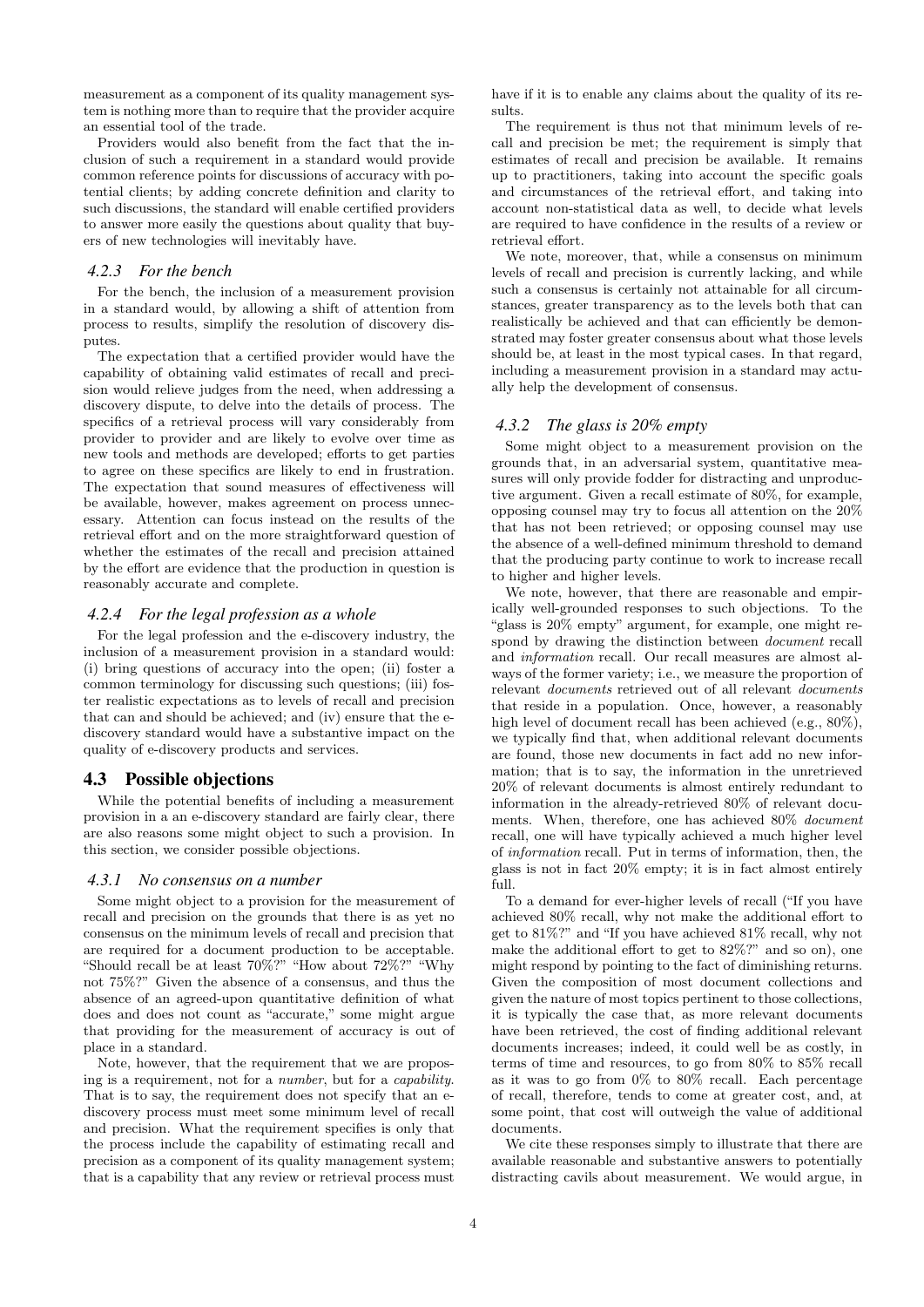fact, that the legal profession and the e-discovery industry would be better served by getting such arguments out in the open rather than avoiding them. If a measurement provision in a standard helped to bring such discussions into the light of day, that would not be a bad thing.

#### *4.3.3 Time and cost*

A third objection to the inclusion of a measurement provision in an e-discovery standard centers on time and cost. Obtaining meaningful estimates of precision and recall, and especially of the latter, can require very large samples; given real-world time constraints and the stakes at issue in a matter, the cost and time it would take to draw and assess samples of such size would often be prohibitive. Practitioners cannot be expected to run TREC-like exercises every time they produce a set of documents.

In response to this objection, we note that measurement need not imply a TREC-like evaluation. There are in fact a number of ways to arrive at sound measures of recall, and some of these are less costly than others. If care is taken to weigh the actual information need in a given circumstance against the sampling and review costs required to meet that need, one can, in most cases, arrive at a sampling design that will, in a cost-effective manner, contribute meaningful empirical data to the validation of the results of a retrieval effort. Indeed, a properly executed measurement program can, by illuminating in real time where improvements do and do not need to be made, often reduce the overall time and cost of a retrieval effort

By way of illustration, we take a brief look at the application of the acceptance-testing paradigm to the validation of retrieval results. Our goal here is not to provide a full discussion of the application of the approach to e-discovery (we plan to do that elsewhere); our goal is simply to illustrate some of the flexibility that the approach affords practitioners wishing to validate their results (for a discussion of acceptance sampling approaches in general, see [\[13\]](#page-6-13); for an R package helpful in designing and evaluating acceptance tests, see [\[9\]](#page-6-14)).

Under the acceptance-testing paradigm, the aim of the sampling exercise is not to arrive at a precise estimate of recall (i.e., an estimate associated with a very narrow confidence interval); the aim is rather to establish whether or not it can be stated, at a given level of confidence, that recall is at or above some pre-specified level. The exercise is thus that of a pass/fail test: a passing result means that one can state, at the specified level of confidence, that one's recall is at or above the specified threshold; a failing result means that one cannot make that statement at that level of confidence. To be sure, this approach provides less information than does an approach that provides narrow confidence bounds around a recall estimate; the approach also, however, generally entails lower costs in terms of sampling and review. As long as the pre-specified recall threshold is a meaningful one, the acceptance-testing approach to validation may provide all the information one really needs and may do so in a more economical way than could alternative approaches.

The acceptance-testing approach, moreover, puts a number of test parameters at the discretion of the designer of the test; by varying the values of these parameters, the designer can manage the balance between the levels of recall gauged, the sampling uncertainty tolerated, and the sample size required.

To illustrate with a concrete example, suppose we had a population of 1,000,000 documents. Suppose that a retrieval effort had been conducted on that population and that the

effort had coded 30,000 of the documents as responsive (3% of the full population, a not atypical yield). Suppose, further, that an exhaustive privilege review had been conducted on the 30,000 documents coded as responsive and that that review had ascertained that 24,000 of the 30,000 were actually responsive (i.e., the privilege review had found that the original retrieval effort had attained  $80\%$  precision).<sup>[2](#page-4-0)</sup> We now want to design a test that will help us determine whether or not the retrieval effort had met some minimum level of recall

In order to see our options, we need to specify values for four parameters:

- 1. The level of recall at or above which, if that is what the retrieval effort actually achieved, we would like to have a strong probability of passing the test;
- 2. The minimum probability with which we would like to pass at parameter (1);
- 3. The level of recall at or below which, if that is what the retrieval effort actually achieved, we would like to have a strong probability of failing the test; and
- 4. The maximum probability with which we would like to pass at parameter (3).

Parameters (1) and (2) are used to guard against failing the test, simply due to sampling error, when the retrieval effort has in fact achieved high recall. Parameters (3) and (4) are used to guard against passing the test, simply due to sampling error, when the retrieval effort has in fact achieved low recall.

Table [1](#page-5-0) shows the test designs that result from five different combinations of settings for these four parameters. For each design, the table shows: a plan ID, data on the specified "should-pass" point (i.e., the values specified for parameters (1) and (2) above (along with a translation of the specified recall level to the corresponding density of responsive documents in the unretrieved set)), data on the specified "shouldfail" point (i.e., the values specified for parameters  $(3)$  and (4) above (along with a translation of the specified recall level to the corresponding density of responsive documents in the unretrieved set)), and the sampling specification that results from these settings of the input parameters (sample size and the maximum number of responsive documents that can reside in the sample if a passing result is to be attained).

As can be seen from the table, variation of the input specifications can result can result in significant variation in the size of sample required for a validation test.

Under Plan 1, if our retrieval efforts have achieved 85% recall or better, we are very likely to pass the test (i.e., at least 95% of the time). If our recall efforts have achieved less than 80% recall, we are very likely to fail the test (again, at least 95% of the time); put in other words, this means that a passing result will allow us to state, with 95% confidence, that our retrieval efforts have achieved 80% recall or better. The sample size required to meet these specifications is large. We must draw and review a sample of 17,153 documents from the unretrieved set; we pass if the review finds 89 or fewer responsive documents in the sample; we fail if the review finds 90 or more responsive documents in the sample. This plan tightly constrains the scope of sampling error: the

<span id="page-4-0"></span> $2\overline{2}$ Note that we could design a test either with a known precision value (resulting from exhaustive review of the retrieved set) or with an estimated precision value (resulting from a review of a sample of the retrieved set); for the current example, in order to keep the discussion simpler, we have assumed the former scenario.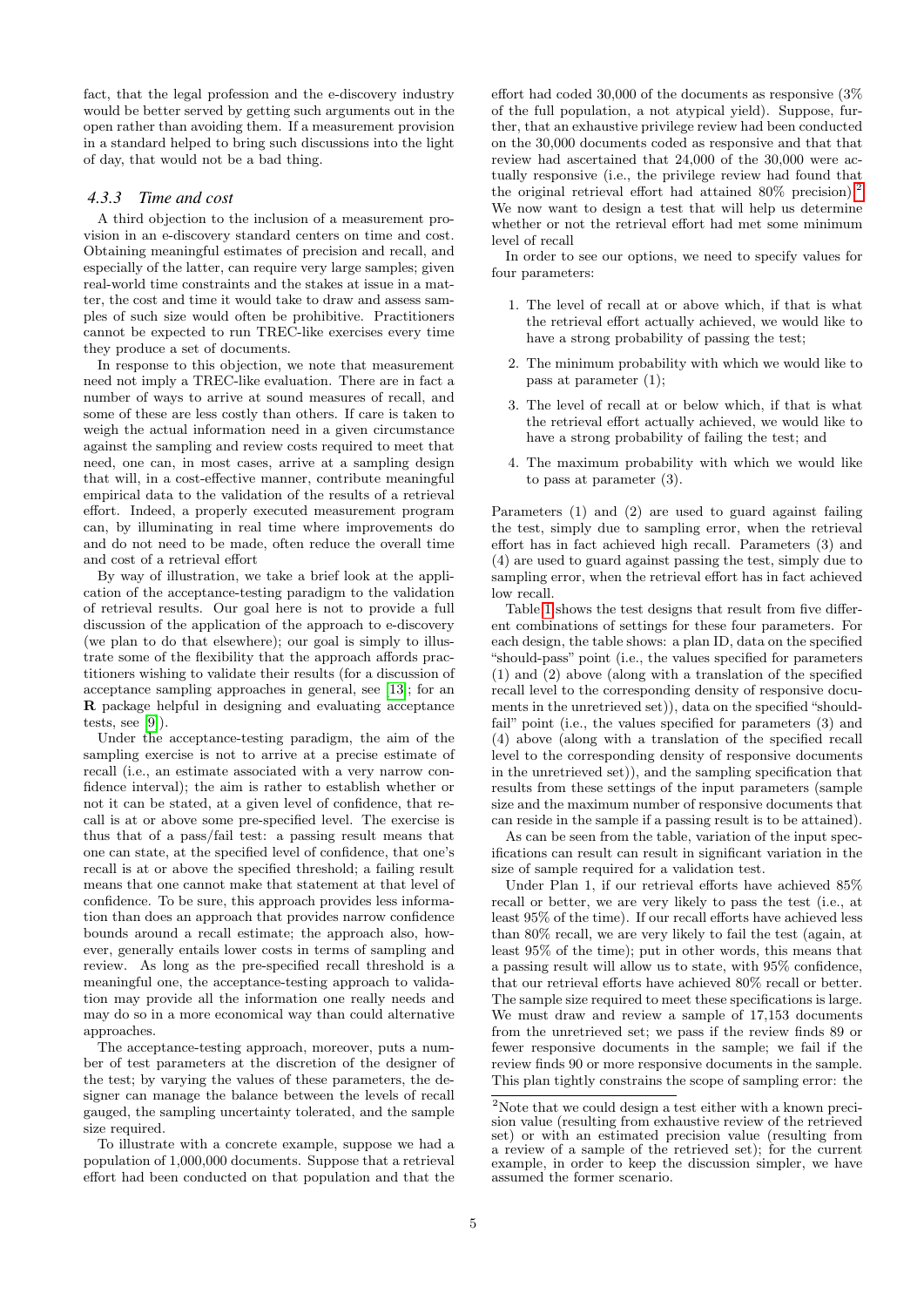|             | <b>Should-Pass Point</b> |         |           | Should-Fail Point |         |           | Sample Spec |          |
|-------------|--------------------------|---------|-----------|-------------------|---------|-----------|-------------|----------|
| Plan        | Recall                   | Density | Prob Pass | Recall            | Density | Prob Pass | <b>Size</b> | Max R    |
|             | 0.85                     | 0.0044  | 0.95      | 0.80              | 0.0062  | 0.05      | 17,153      | 89       |
| $\mathbf 2$ | 0.90                     | 0.0027  | 0.95      | 0.80              | 0.0062  | 0.05      | 3,925       | 16       |
| 3           | 0.90                     | 0.0027  | 0.95      | 0.80              | 0.0062  | 0.10      | 3,062       | 13       |
| 4           | 0.90                     | 0.0027  | 0.95      | 0.75              | 0.0082  | 0.05      | 1,901       | 9        |
| 5           | 0.95                     | 0.0013  | 0.90      | 0.75              | 0.0082  | 0.10      | 644         | $\bf{2}$ |

<span id="page-5-0"></span>Table 1: Illustration of design options (coded  $R = 0.03$ ; precision = 0.80).

band within which the outcome of the test is more or less unpredictable is narrow (between 80% and 85% recall). The plan does so, however, at a high cost in terms of sample size. vertical axis) at any given level of actual recall achieved by the retrieval effort (represented on the horizontal axis).

Under Plan 2, we increase the distance between the "shouldpass" point and "should-fail" point and, by doing so, realize a significant reduction in the size of sample required. Under this plan, if our retrieval efforts have achieved 90% recall or better, we are very likely to pass the test (i.e., at least 95% of the time). If our recall efforts have achieved less than 80% recall, we are very likely to fail the test (again, at least 95% of the time); as with Plan 1, a passing result will allow us to state, with 95% confidence, that our retrieval efforts have achieved 80% recall or better. Under Plan 2, we must draw and review a sample of 3,925 documents from the unretrieved set; we pass if the review finds 16 or fewer responsive documents in the sample; we fail if the review finds 17 or more responsive documents in the sample.

Plans 3 through 5 further vary the input parameters in order to realize additional reductions in sample size. Plan 3 increases the probability of passing at the minimum recall threshold (again 80%) from 5% to 10%, meaning that a passing result will again allow us to state that our retrieval efforts have achieved 80% recall or better, but it will allow us to do so with a lower level of confidence (90%); this plan requires a sample of 3,062 documents. Plan 4 lowers the minimum recall threshold to 75%, but returns the probability of passing at that point to 5%, meaning that a passing result will allow us to state, with 95% confidence, that our retrieval efforts have achieved 75% recall or better; this plan requires a sample of 1,901 documents. Plan 5 further loosens constraints on sampling error, increasing the distance between the "should-pass" point and the "should-fail" point, decreasing the probability of passing at the former point, and increasing the probability of passing at the latter point; this plan requires a sample of just 644 documents. While Plan 5 is looser, a passing result on the test will still provide meaningful empirical validation of the effectiveness of our retrieval efforts: a passing result means that a passing result will allow us to state, with 95% confidence, that our retrieval efforts have achieved 75% recall or better.

Each of the five designs considered could yield meaningful results in the scenario under consideration (3% of the population coded as responsive at a precision level of 80%). Each test design, however, is sensitive to different levels of recall, places different controls on sampling error, and requires different sample sizes. It is up to the practitioner to decide which of these (or some other variant) will be optimal in the specific circumstances for which the test is designed.

Figure [1](#page-5-1) shows the implications of the designs we have been considering. The chart shows, for each test design, the probability of realizing a passing result (represented on the



<span id="page-5-1"></span>Figure 1: Implications of design options.

We have taken this brief look at the application of the acceptance testing paradigm to the validation of retrieval results, not in order to argue that this approach to validation should be adopted in all circumstances, but simply in order to show that, if one weighs carefully the information one really needs, the tolerance one has for sampling error, and the budget one has for sampling and review, one can almost always arrive at a sampling design that suits one's objectives and constraints. Objections to measurement on the basis of the time and cost entailed are simply not valid in the majority of cases.

In fact, a well thought out and executed measurement program can often lead to reductions in the time and cost required by a retrieval effort. Accurate real-time measurements can provide a project team with valuable information as to where improvements do and do not need to be made, thus allowing the team to reach its objectives more efficiently than it would be able to without that information.

Now, this is not to say that there may not be some, relatively infrequent, cases in which sampling simply cannot generate any useful information in a cost-effective manner (e.g., cases in which the prevalence of relevant material is